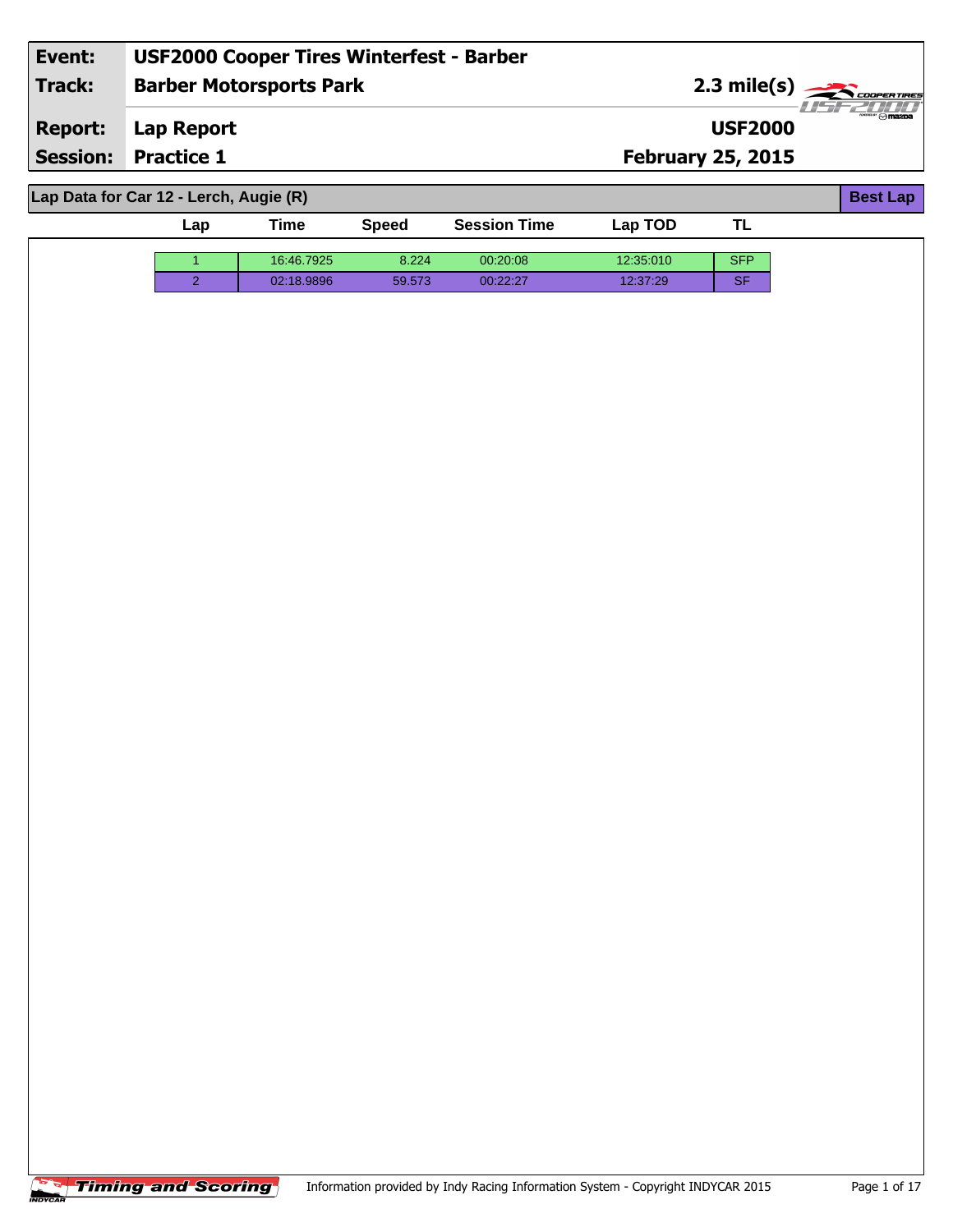| Event:                                     | <b>USF2000 Cooper Tires Winterfest - Barber</b> |                          |                                                                                   |  |  |
|--------------------------------------------|-------------------------------------------------|--------------------------|-----------------------------------------------------------------------------------|--|--|
| <b>Track:</b>                              | <b>Barber Motorsports Park</b>                  |                          | $2.3 \text{ mile(s)}$<br><i>. I leterinin</i>                                     |  |  |
| <b>Report:</b>                             | Lap Report                                      | <b>USF2000</b>           | $\overline{\phantom{m}}\otimes\overline{\phantom{m}}\overline{\phantom{m}}$ mazpa |  |  |
|                                            | <b>Session: Practice 1</b>                      | <b>February 25, 2015</b> |                                                                                   |  |  |
|                                            |                                                 |                          |                                                                                   |  |  |
| Lap Data for Car 14 - Stephens, Michai (R) |                                                 |                          |                                                                                   |  |  |

| Lap | Time       | <b>Speed</b> | <b>Session Time</b> | Lap TOD  |            |  |
|-----|------------|--------------|---------------------|----------|------------|--|
|     | 02:22.4611 | 58.121       | 00:02:31            | 12.17.32 | <b>SF</b>  |  |
|     | 17:29.4123 | 7.890        | 00:19:60            | 12:35:02 | <b>SFP</b> |  |
|     | 02:17.1345 | 60.379       | 00:22:17            | 12:37:19 | <b>SF</b>  |  |

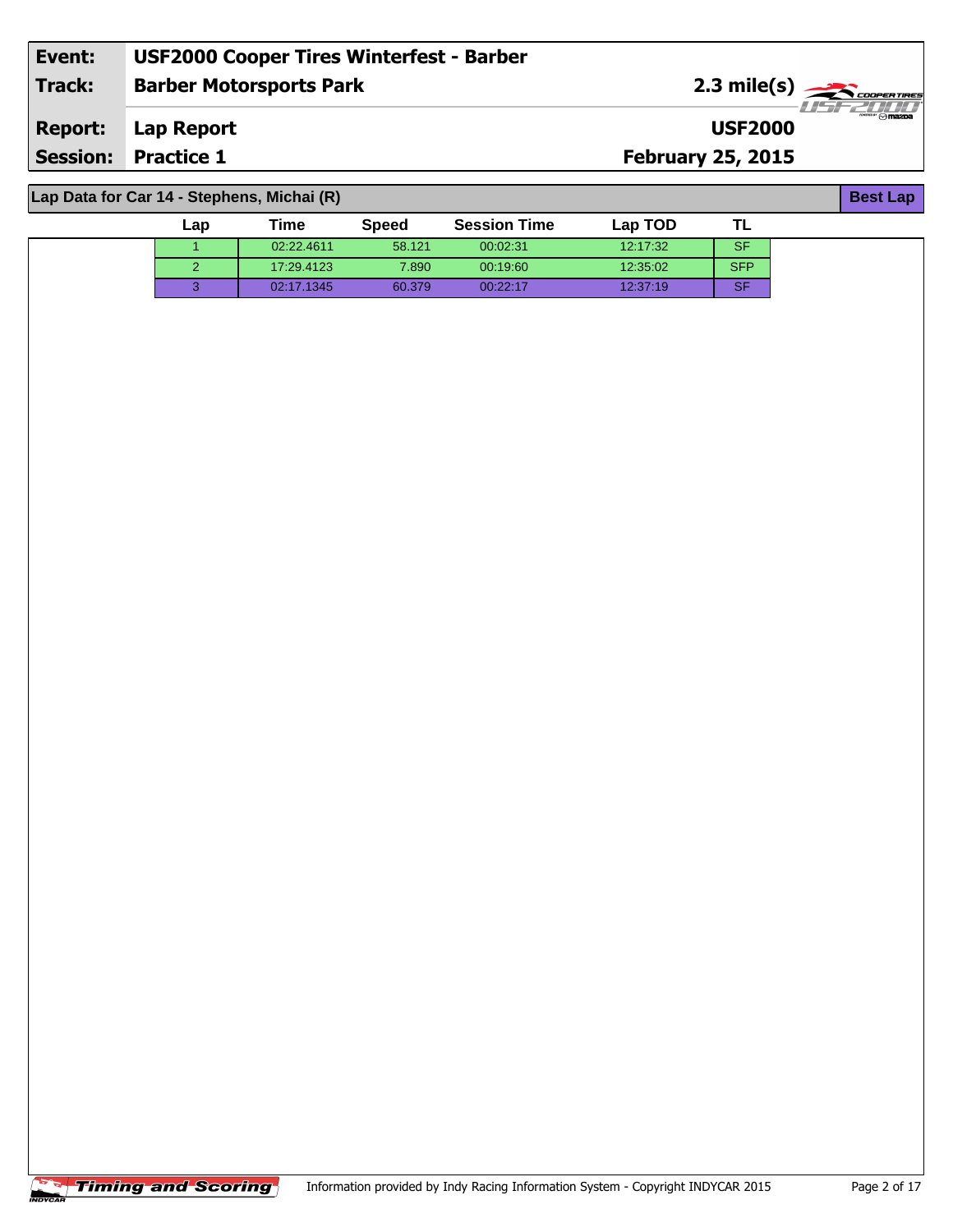| Event: | <b>USF2000 Cooper Tires Winterfest - Barber</b> |                                                 |                          |
|--------|-------------------------------------------------|-------------------------------------------------|--------------------------|
| Track: | <b>Barber Motorsports Park</b>                  | $2.3$ mile(s) $\frac{1}{\sqrt{2}}$ coorer TIRES |                          |
|        | <b>Report:</b> Lap Report                       | <b>USF2000</b>                                  | $\overline{\phantom{m}}$ |
|        | <b>Session: Practice 1</b>                      | <b>February 25, 2015</b>                        |                          |
|        |                                                 |                                                 |                          |

**Lap Data for Car 16 - Dayson, James**

| ∟ap | Time       | <b>Speed</b> | <b>Session Time</b> | Lap TOD  | .∟         |
|-----|------------|--------------|---------------------|----------|------------|
|     | 02:30.1149 | 55.158       | 00:02:45            | 12:17:46 | <b>SF</b>  |
|     | 17:19.7504 | 7.963        | 00:20:04            | 12:35:06 | <b>SFP</b> |
|     | 02:18.8560 | 59.630       | 00:22:23            | 12:37:25 | <b>SF</b>  |

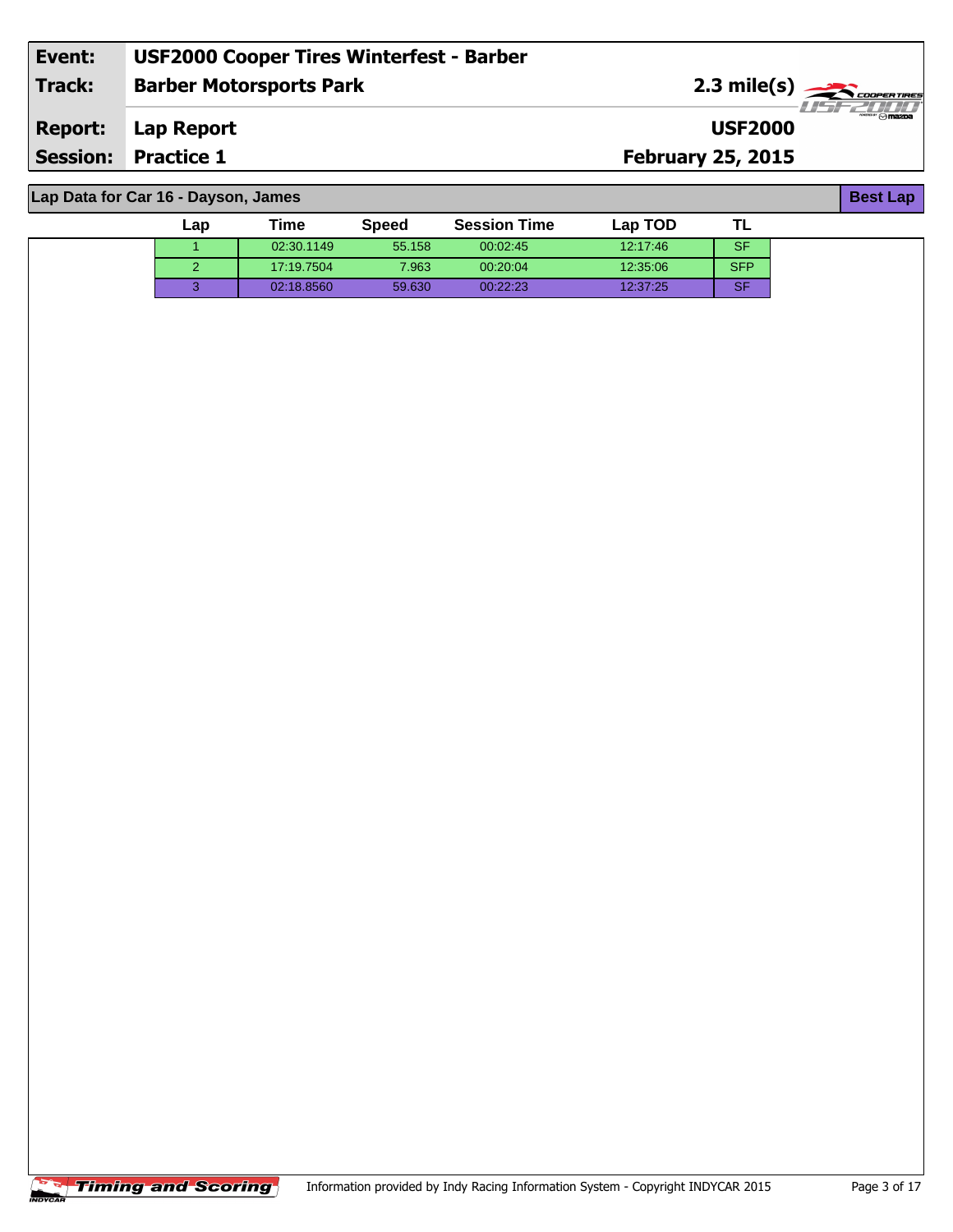| Event:         | <b>USF2000 Cooper Tires Winterfest - Barber</b> |                                                         |                  |
|----------------|-------------------------------------------------|---------------------------------------------------------|------------------|
| Track:         | <b>Barber Motorsports Park</b>                  | $2.3 \text{ mile(s)} \longrightarrow \text{Cone terms}$ |                  |
| <b>Report:</b> | Lap Report                                      | <b>USF2000</b>                                          | $\sqrt{2}$ mazpa |
|                | <b>Session: Practice 1</b>                      | <b>February 25, 2015</b>                                |                  |
|                |                                                 |                                                         |                  |

 02:09.3502 64.012 00:02:13 12:17:15 SF 01:54.5974 72.253 00:04:08 12:19:010 SF 15:49.2015 8.723 00:19:57 12:34:59 SFP 02:03.7829 66.891 00:22:01 12:37:03 SF 01:53.2540 73.110 00:23:54 12:38:56 SF

**Lap Time Speed Session Time Lap TOD**

**Lap Data for Car 17 - Franzoni, Victor**

| -<br>-45 p<br>٠ |  |  |  |
|-----------------|--|--|--|
|-----------------|--|--|--|

**TL**

|                | <b>Timing and Scoring</b> | Information |
|----------------|---------------------------|-------------|
| <b>INDYCAR</b> |                           |             |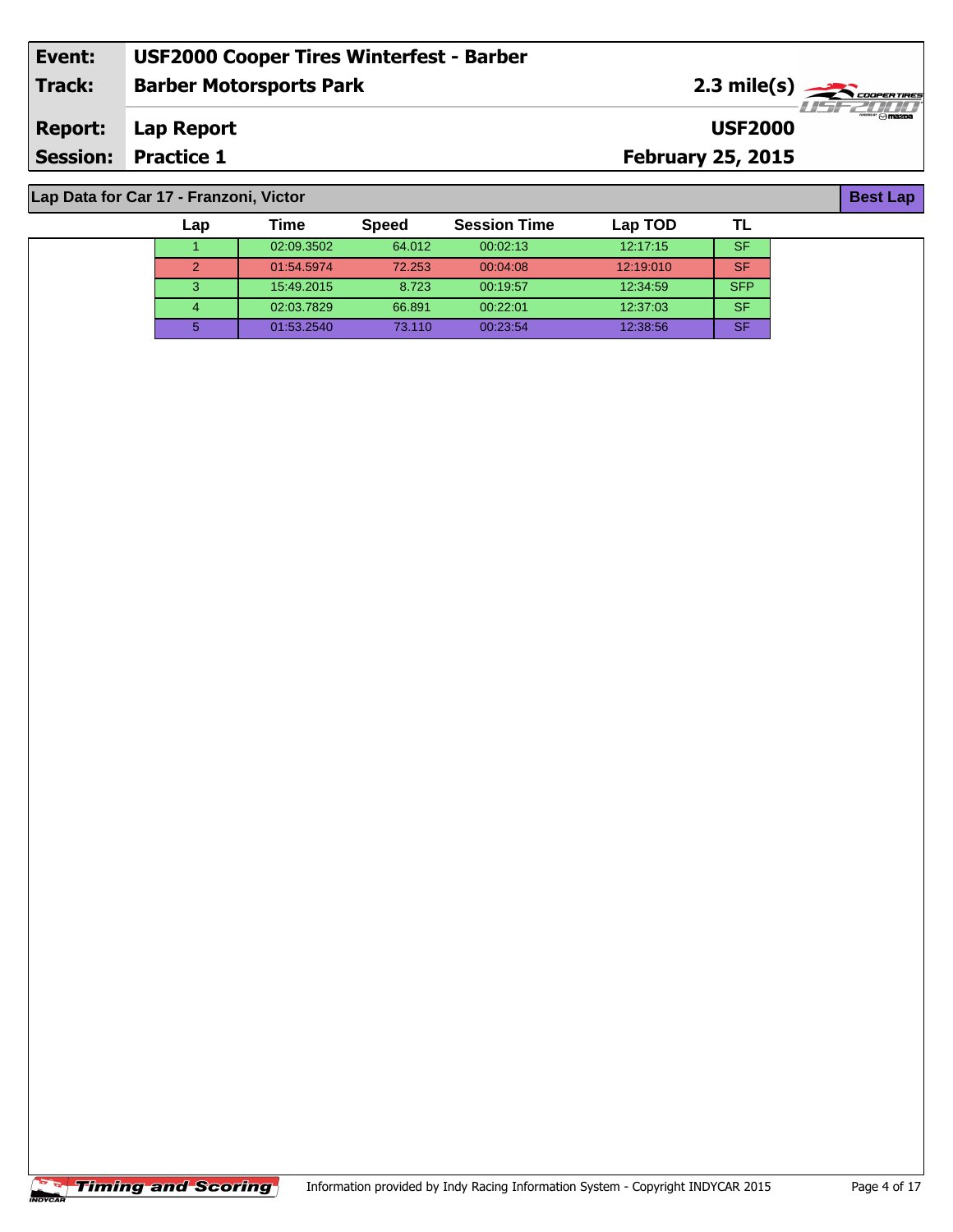| Event:          | <b>USF2000 Cooper Tires Winterfest - Barber</b> |                                                 |                                       |
|-----------------|-------------------------------------------------|-------------------------------------------------|---------------------------------------|
| Track:          | <b>Barber Motorsports Park</b>                  | $2.3$ mile(s) $\frac{1}{\sqrt{2}}$ coorer TIRES |                                       |
| <b>Report:</b>  | Lap Report                                      | <b>USF2000</b>                                  | $^{\prime\prime\prime}$ $\odot$ mazoa |
| <b>Session:</b> | <b>Practice 1</b>                               | <b>February 25, 2015</b>                        |                                       |
|                 |                                                 |                                                 |                                       |

**Lap Data for Car 2 - Jamin, Nico**

| $\mathsf{Lap}$ | Time       | <b>Speed</b> | <b>Session Time</b> | Lap TOD  | . .        |
|----------------|------------|--------------|---------------------|----------|------------|
|                | 03:02.8589 | 45.281       | 00:06:12            | 12:21:14 | <b>SFP</b> |
|                | 15:45.0111 | 8.762        | 00:21:57            | 12:36:59 | <b>SF</b>  |
|                | 01:51.1719 | 74.479       | 00:23:48            | 12:38:50 | <b>SF</b>  |

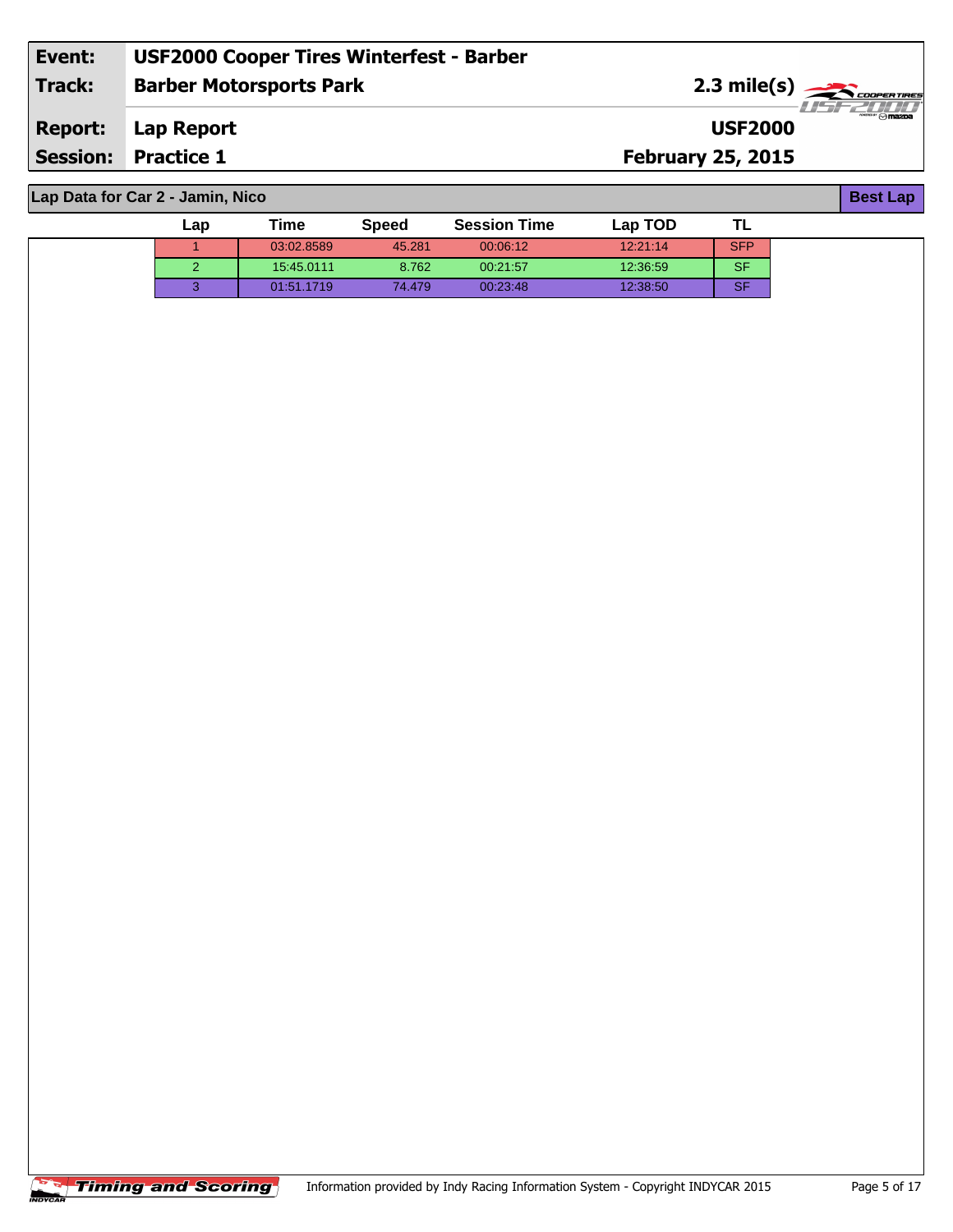| Event: | <b>USF2000 Cooper Tires Winterfest - Barber</b> |                                                               |
|--------|-------------------------------------------------|---------------------------------------------------------------|
| Track: | <b>Barber Motorsports Park</b>                  | $2.3 \text{ mile(s)}$                                         |
|        | <b>Report:</b> Lap Report                       | <i>. I leter i i i i i</i><br>$\odot$ mazna<br><b>USF2000</b> |
|        | <b>Session: Practice 1</b>                      | <b>February 25, 2015</b>                                      |
|        |                                                 |                                                               |

 01:49.8108 75.402 00:04:010 12:19:12 SF 02:22.8531 57.962 00:06:33 12:21:34 SFP 15:23.1191 8.970 00:21:56 12:36:58 SF 01:49.6405 75.520 00:23:45 12:38:47 SF

**Lap Time Speed Session Time Lap TOD**

**Lap Data for Car 22 - Eidson, Jake**

**Best Lap**

**TL**

|                | <b>Timing and Scoring</b> | Information pro |
|----------------|---------------------------|-----------------|
| <b>INDYCAR</b> |                           |                 |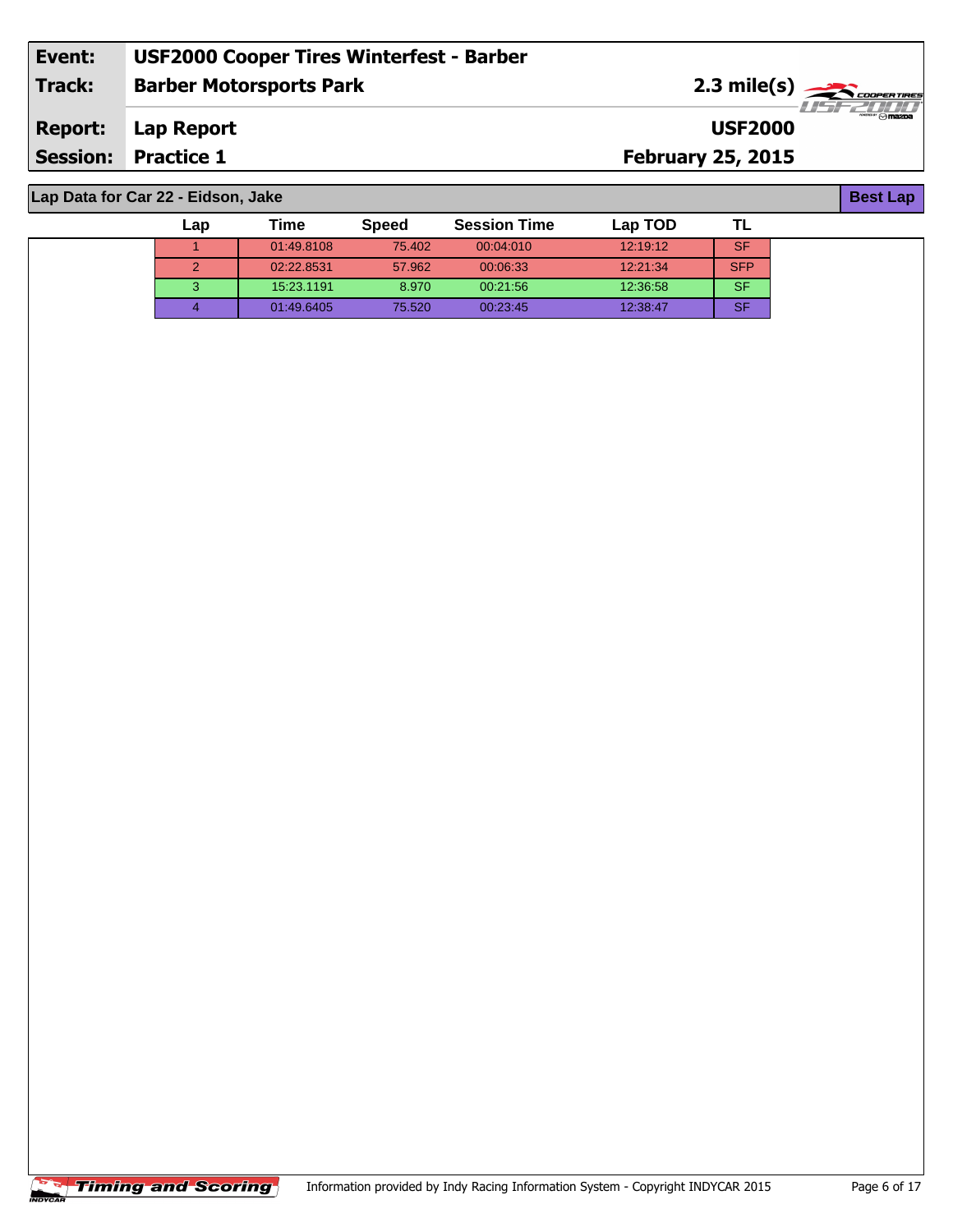| Event:          | <b>USF2000 Cooper Tires Winterfest - Barber</b> |                          |             |
|-----------------|-------------------------------------------------|--------------------------|-------------|
| Track:          | <b>Barber Motorsports Park</b>                  |                          | 2.3 mile(s) |
| <b>Report:</b>  | Lap Report                                      | <b>USF2000</b>           | ‴ ⊙mazoa    |
| <b>Session:</b> | <b>Practice 1</b>                               | <b>February 25, 2015</b> |             |
|                 |                                                 |                          |             |

| Lap Data for Car 3 - Telitz, Aaron |     |            |              |                     |          |           |  |
|------------------------------------|-----|------------|--------------|---------------------|----------|-----------|--|
|                                    | Lap | Time       | <b>Speed</b> | <b>Session Time</b> | Lap TOD  | TL        |  |
|                                    |     | 15:32.9475 | 8.875        | 00:21:59            | 12:37:00 | <b>SF</b> |  |
|                                    | ົ   | 01:51.5403 | 74.233       | 00:23:50            | 12:38:52 | <b>SF</b> |  |
|                                    |     |            |              |                     |          |           |  |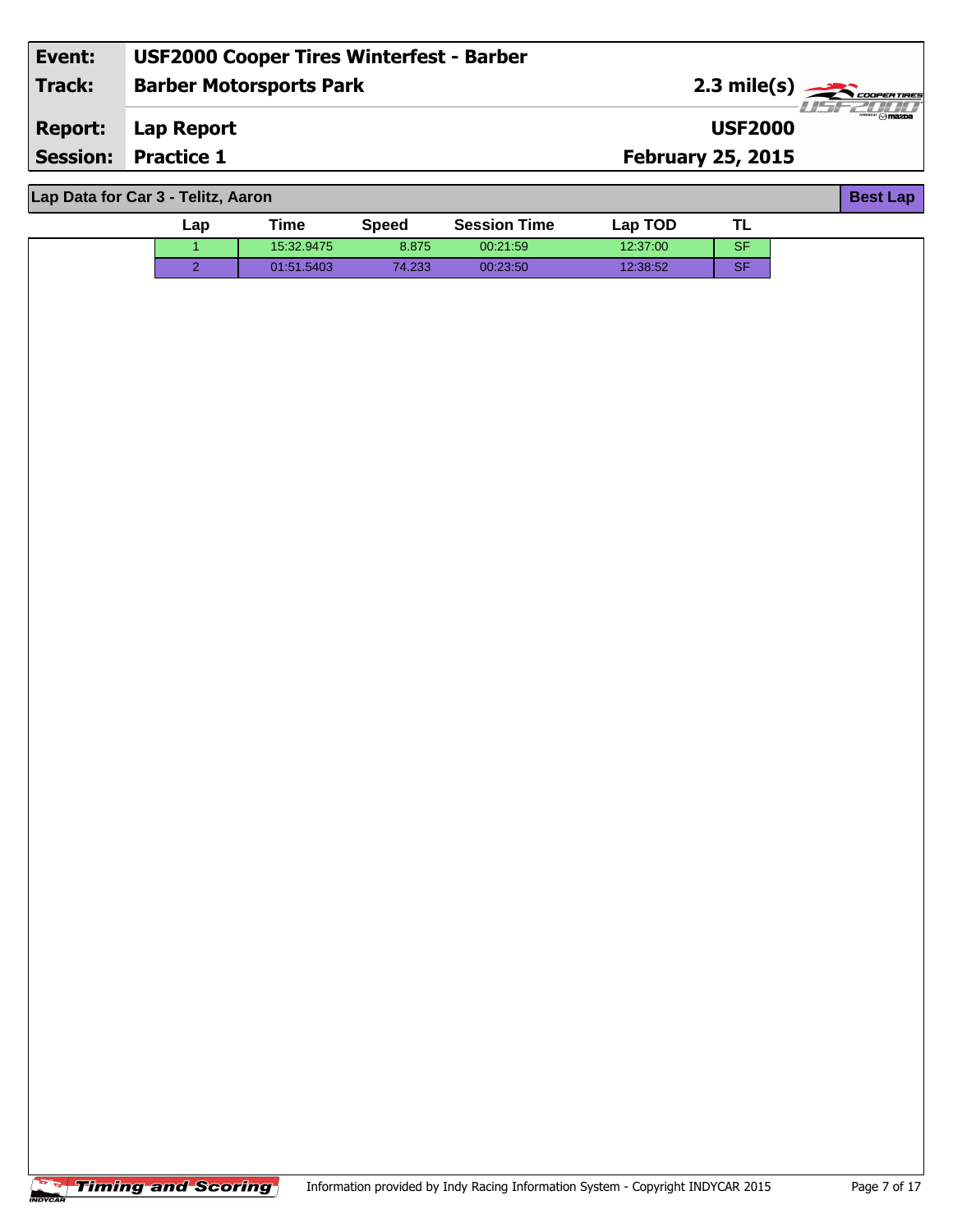| Event:          | <b>USF2000 Cooper Tires Winterfest - Barber</b> |             |              |                     |          |                            |                                |
|-----------------|-------------------------------------------------|-------------|--------------|---------------------|----------|----------------------------|--------------------------------|
| <b>Track:</b>   | <b>Barber Motorsports Park</b>                  |             |              |                     |          | 2.3 mile(s) $\overline{z}$ | COOPERTIRES                    |
| <b>Report:</b>  | <b>Lap Report</b>                               |             |              |                     |          | <b>USF2000</b>             | $\frac{1}{2}$ of $\frac{1}{2}$ |
| <b>Session:</b> | <b>Practice 1</b>                               |             |              |                     |          | <b>February 25, 2015</b>   |                                |
|                 | Lap Data for Car 33 - Martin, Anthony (R)       |             |              |                     |          |                            | <b>Best Lap</b>                |
|                 | Lap                                             | <b>Time</b> | <b>Speed</b> | <b>Session Time</b> | Lap TOD  | <b>TL</b>                  |                                |
|                 | $\overline{1}$                                  | 15:28.0074  | 8.922        | 00:22:39            | 12:37:41 | SF                         |                                |
|                 |                                                 |             |              |                     |          |                            |                                |
|                 |                                                 |             |              |                     |          |                            |                                |
|                 |                                                 |             |              |                     |          |                            |                                |
|                 |                                                 |             |              |                     |          |                            |                                |
|                 |                                                 |             |              |                     |          |                            |                                |
|                 |                                                 |             |              |                     |          |                            |                                |
|                 |                                                 |             |              |                     |          |                            |                                |
|                 |                                                 |             |              |                     |          |                            |                                |
|                 |                                                 |             |              |                     |          |                            |                                |
|                 |                                                 |             |              |                     |          |                            |                                |
|                 |                                                 |             |              |                     |          |                            |                                |
|                 |                                                 |             |              |                     |          |                            |                                |
|                 |                                                 |             |              |                     |          |                            |                                |
|                 |                                                 |             |              |                     |          |                            |                                |
|                 |                                                 |             |              |                     |          |                            |                                |
|                 |                                                 |             |              |                     |          |                            |                                |
|                 |                                                 |             |              |                     |          |                            |                                |
|                 |                                                 |             |              |                     |          |                            |                                |
|                 |                                                 |             |              |                     |          |                            |                                |
|                 |                                                 |             |              |                     |          |                            |                                |
|                 |                                                 |             |              |                     |          |                            |                                |
|                 |                                                 |             |              |                     |          |                            |                                |
|                 |                                                 |             |              |                     |          |                            |                                |
|                 |                                                 |             |              |                     |          |                            |                                |
|                 |                                                 |             |              |                     |          |                            |                                |
|                 |                                                 |             |              |                     |          |                            |                                |
|                 |                                                 |             |              |                     |          |                            |                                |
|                 |                                                 |             |              |                     |          |                            |                                |
|                 |                                                 |             |              |                     |          |                            |                                |
|                 |                                                 |             |              |                     |          |                            |                                |
|                 |                                                 |             |              |                     |          |                            |                                |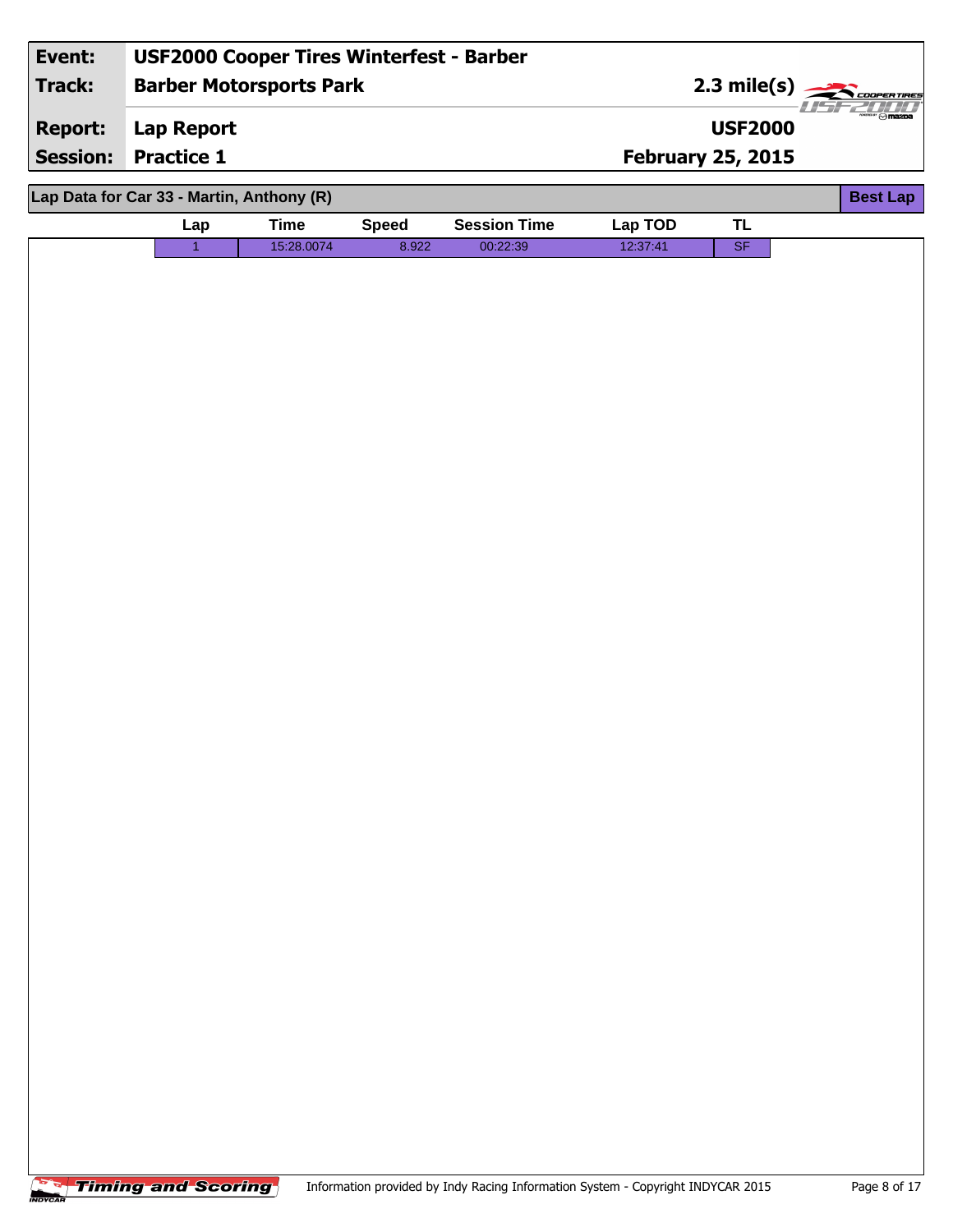| Event: | <b>USF2000 Cooper Tires Winterfest - Barber</b> |                                                        |
|--------|-------------------------------------------------|--------------------------------------------------------|
| Track: | <b>Barber Motorsports Park</b>                  | $2.3 \text{ mile(s)}$                                  |
|        | <b>Report:</b> Lap Report                       | - I LEI EZITTITTI<br>~" <b>⊙mazn</b><br><b>USF2000</b> |
|        | <b>Session: Practice 1</b>                      | <b>February 25, 2015</b>                               |
|        |                                                 |                                                        |

**Lap Data for Car 5 - Andre Soori, Keyvan**

| Lap | Time       | <b>Speed</b> | <b>Session Time</b> | Lap TOD  | ᄔ          |
|-----|------------|--------------|---------------------|----------|------------|
|     | 02:20.6443 | 58.872       | 00:02:33            | 12.17.35 | <b>SF</b>  |
|     | 17:29.0213 | 7.893        | 00:20:02            | 12:35:04 | <b>SFP</b> |
|     | 02:11.8052 | 62.820       | 00:22:14            | 12:37:16 | <b>SF</b>  |

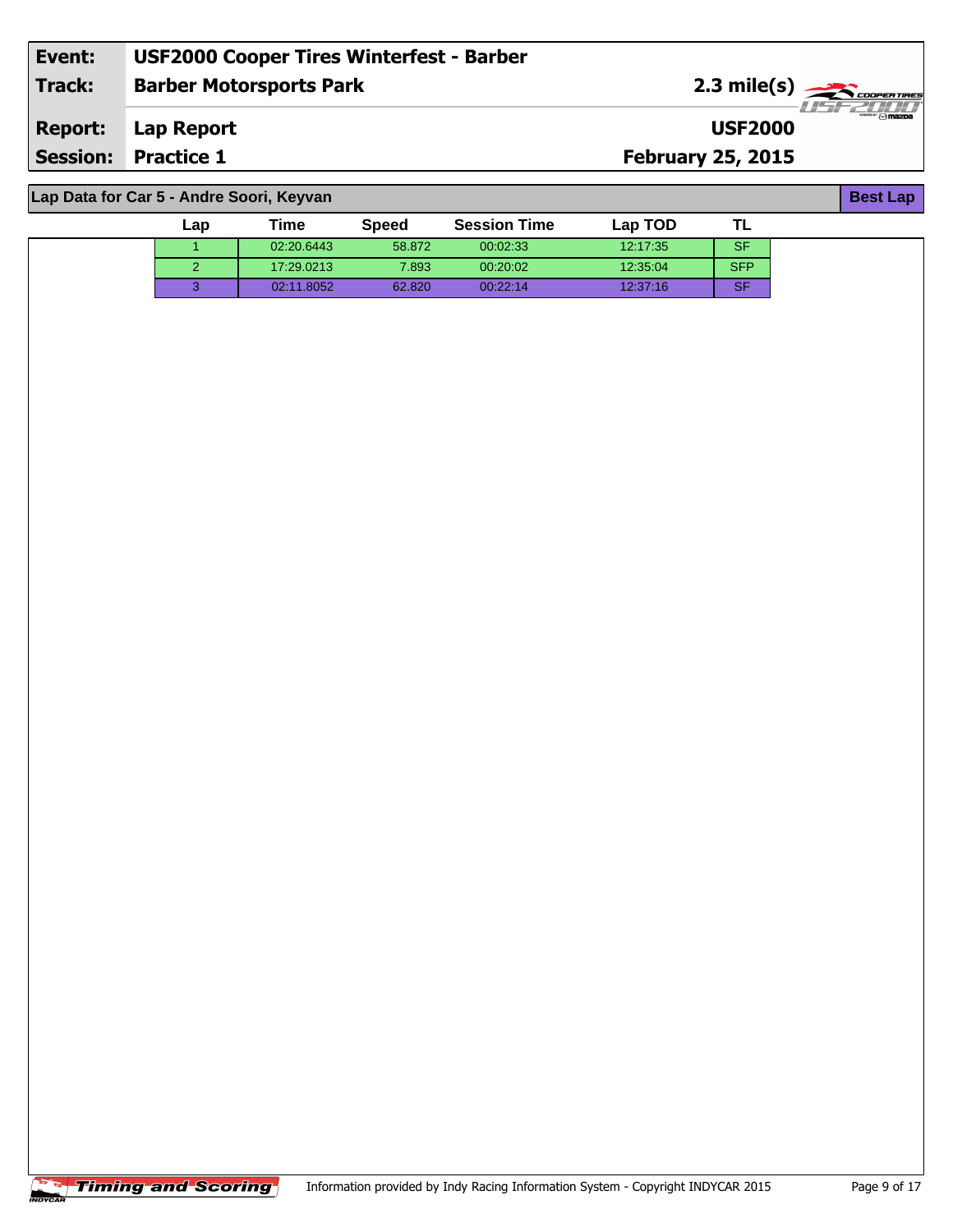| Event:          | <b>USF2000 Cooper Tires Winterfest - Barber</b> |                                                               |                                       |
|-----------------|-------------------------------------------------|---------------------------------------------------------------|---------------------------------------|
| Track:          | <b>Barber Motorsports Park</b>                  | $2.3$ mile(s) $\overbrace{\hspace{2.5cm}}$ <i>coorentines</i> |                                       |
| <b>Report:</b>  | Lap Report                                      | <b>USF2000</b>                                                | $^{\prime\prime\prime}$ $\odot$ mazoa |
| <b>Session:</b> | <b>Practice 1</b>                               | <b>February 25, 2015</b>                                      |                                       |
|                 |                                                 |                                                               |                                       |

**Lap Data for Car 6 - Hanratty, Max (R)**

| Lap | Time       | <b>Speed</b> | <b>Session Time</b> | Lap TOD  |            |
|-----|------------|--------------|---------------------|----------|------------|
|     | 02:32.4910 | 54.298       | 00:02:48            | 12:17:50 | <b>SF</b>  |
|     | 17:18.4948 | 7.973        | 00:20:07            | 12:35:09 | <b>SFP</b> |
|     | 02:19.4604 | 59.372       | 00:22:26            | 12:37:28 | <b>SF</b>  |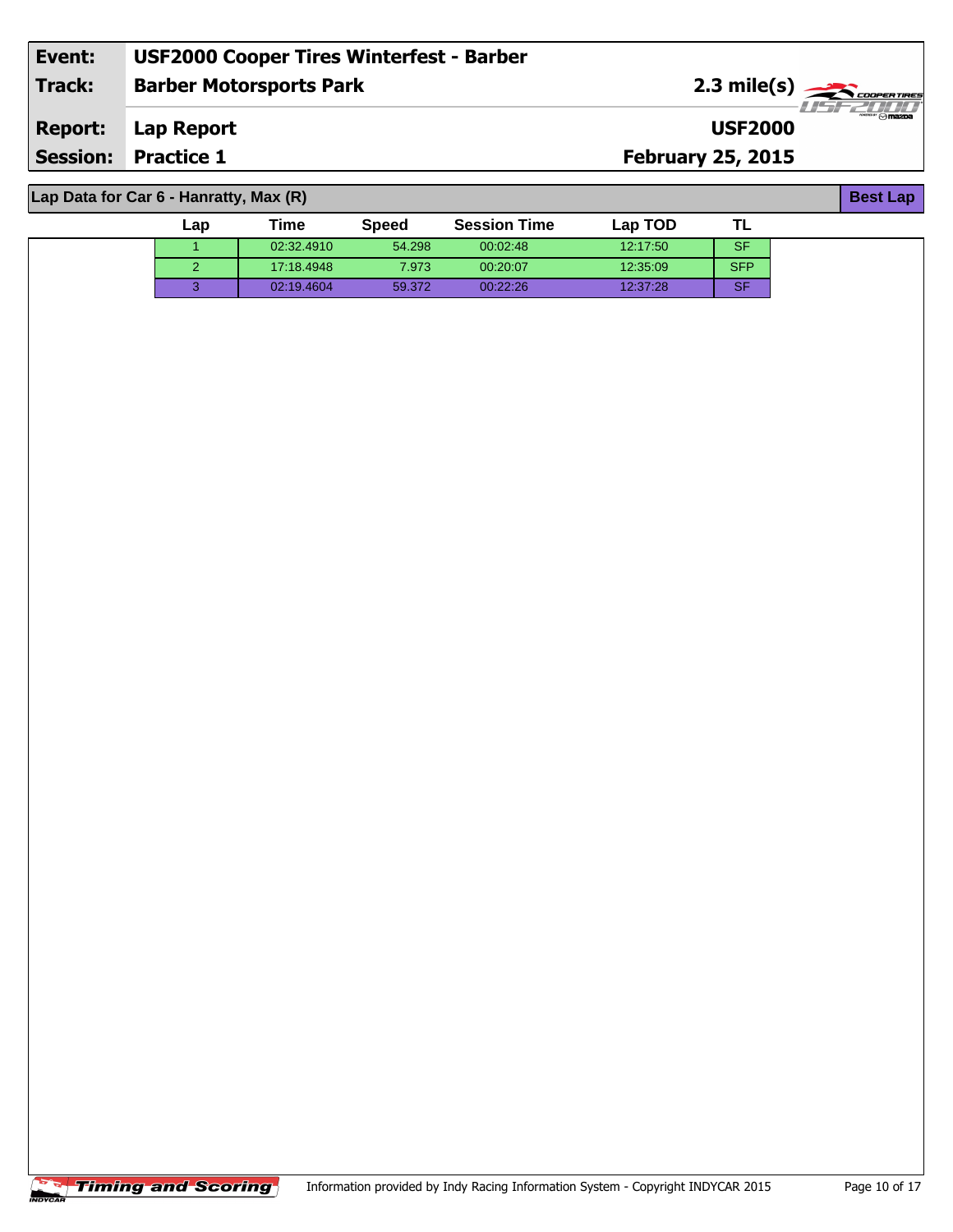| Event:          |                                        | <b>USF2000 Cooper Tires Winterfest - Barber</b> |              |                     |          |                          |                                |
|-----------------|----------------------------------------|-------------------------------------------------|--------------|---------------------|----------|--------------------------|--------------------------------|
| <b>Track:</b>   |                                        | <b>Barber Motorsports Park</b>                  |              |                     |          | $2.3$ mile(s)            | <b>COOPERTIRES</b>             |
| <b>Report:</b>  | <b>Lap Report</b>                      |                                                 |              |                     |          | <b>USF2000</b>           | $\frac{1}{2}$ of $\frac{1}{2}$ |
| <b>Session:</b> | <b>Practice 1</b>                      |                                                 |              |                     |          | <b>February 25, 2015</b> |                                |
|                 | Lap Data for Car 79 - Lozano, Santiago |                                                 |              |                     |          |                          | <b>Best Lap</b>                |
|                 | Lap                                    | <b>Time</b>                                     | <b>Speed</b> | <b>Session Time</b> | Lap TOD  | <b>TL</b>                |                                |
|                 | $\overline{1}$                         | 02:24.6085                                      | 57.258       | 00:02:42            | 12:17:43 | SF                       |                                |
|                 |                                        |                                                 |              |                     |          |                          |                                |
|                 |                                        |                                                 |              |                     |          |                          |                                |
|                 |                                        |                                                 |              |                     |          |                          |                                |
|                 |                                        |                                                 |              |                     |          |                          |                                |
|                 |                                        |                                                 |              |                     |          |                          |                                |
|                 |                                        |                                                 |              |                     |          |                          |                                |
|                 |                                        |                                                 |              |                     |          |                          |                                |
|                 |                                        |                                                 |              |                     |          |                          |                                |
|                 |                                        |                                                 |              |                     |          |                          |                                |
|                 |                                        |                                                 |              |                     |          |                          |                                |
|                 |                                        |                                                 |              |                     |          |                          |                                |
|                 |                                        |                                                 |              |                     |          |                          |                                |
|                 |                                        |                                                 |              |                     |          |                          |                                |
|                 |                                        |                                                 |              |                     |          |                          |                                |
|                 |                                        |                                                 |              |                     |          |                          |                                |
|                 |                                        |                                                 |              |                     |          |                          |                                |
|                 |                                        |                                                 |              |                     |          |                          |                                |
|                 |                                        |                                                 |              |                     |          |                          |                                |
|                 |                                        |                                                 |              |                     |          |                          |                                |
|                 |                                        |                                                 |              |                     |          |                          |                                |
|                 |                                        |                                                 |              |                     |          |                          |                                |
|                 |                                        |                                                 |              |                     |          |                          |                                |
|                 |                                        |                                                 |              |                     |          |                          |                                |
|                 |                                        |                                                 |              |                     |          |                          |                                |
|                 |                                        |                                                 |              |                     |          |                          |                                |
|                 |                                        |                                                 |              |                     |          |                          |                                |
|                 |                                        |                                                 |              |                     |          |                          |                                |
|                 |                                        |                                                 |              |                     |          |                          |                                |
|                 |                                        |                                                 |              |                     |          |                          |                                |
|                 |                                        |                                                 |              |                     |          |                          |                                |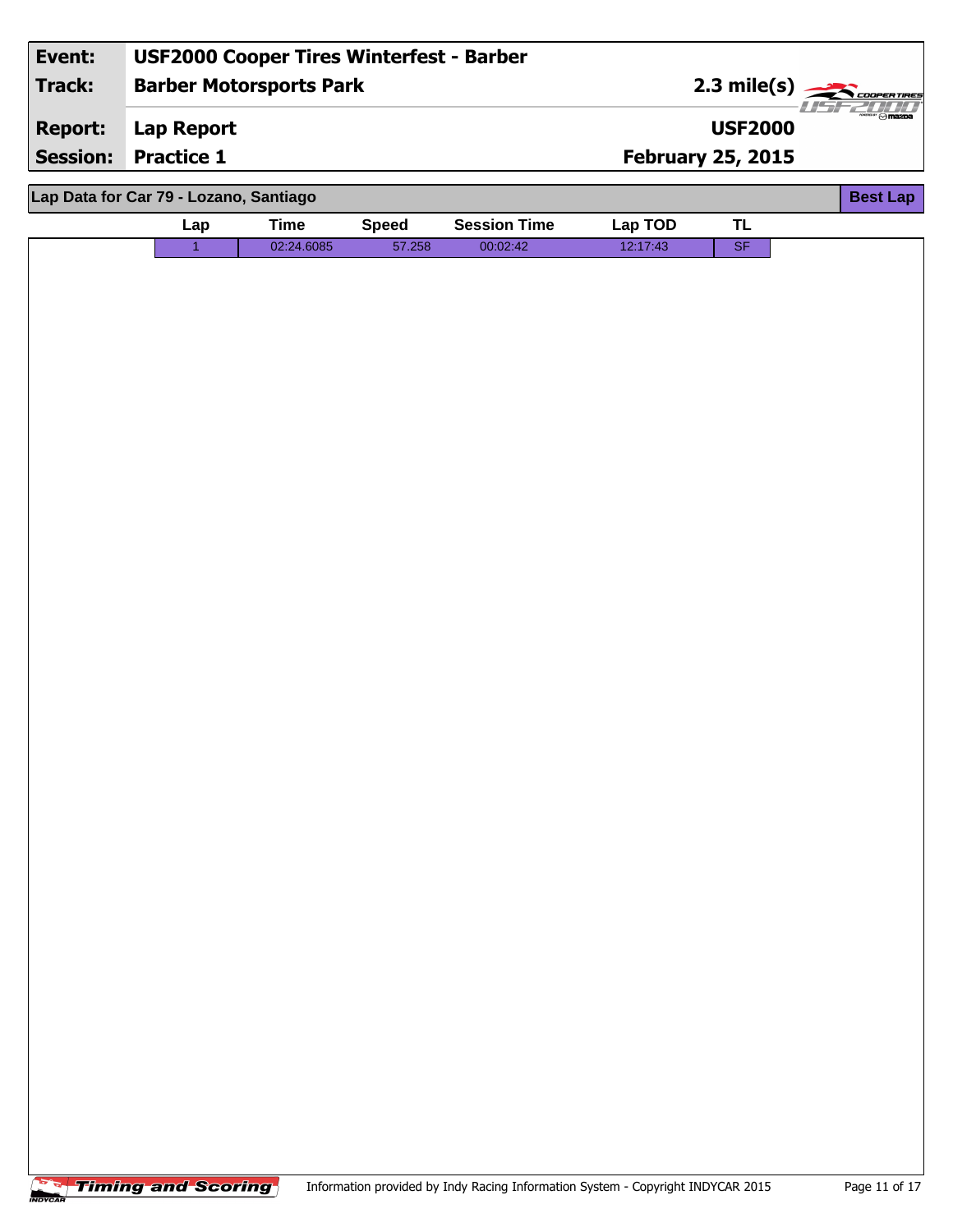| Event:         | <b>USF2000 Cooper Tires Winterfest - Barber</b> |                          |                                            |
|----------------|-------------------------------------------------|--------------------------|--------------------------------------------|
| <b>Track:</b>  | <b>Barber Motorsports Park</b>                  |                          | $2.3 \text{ mile(s)}$<br>·LES 22 0 0 1 0 1 |
| <b>Report:</b> | Lap Report                                      | <b>USF2000</b>           | <b>WELL OF THE WAY OF THE PARTY</b>        |
|                | <b>Session: Practice 1</b>                      | <b>February 25, 2015</b> |                                            |
|                |                                                 |                          |                                            |
|                | Lap Data for Car 80 - Thompson, Parker (R)      |                          | <b>Best Lap</b>                            |

**Lap Data for Car 80 - Thompson, Parker (R)**

| Lap | Time       | <b>Speed</b> | <b>Session Time</b> | Lap TOD  |            |  |
|-----|------------|--------------|---------------------|----------|------------|--|
|     | 02:21.3460 | 58.580       | 00:02:35            | 12:17:37 | <b>SF</b>  |  |
|     | 17:23.0801 | 7.938        | 00:19:58            | 12:34:60 | <b>SFP</b> |  |
| ◠   | 02:11.8101 | 62.818       | 00:22:010           | 12:37:11 | <b>SF</b>  |  |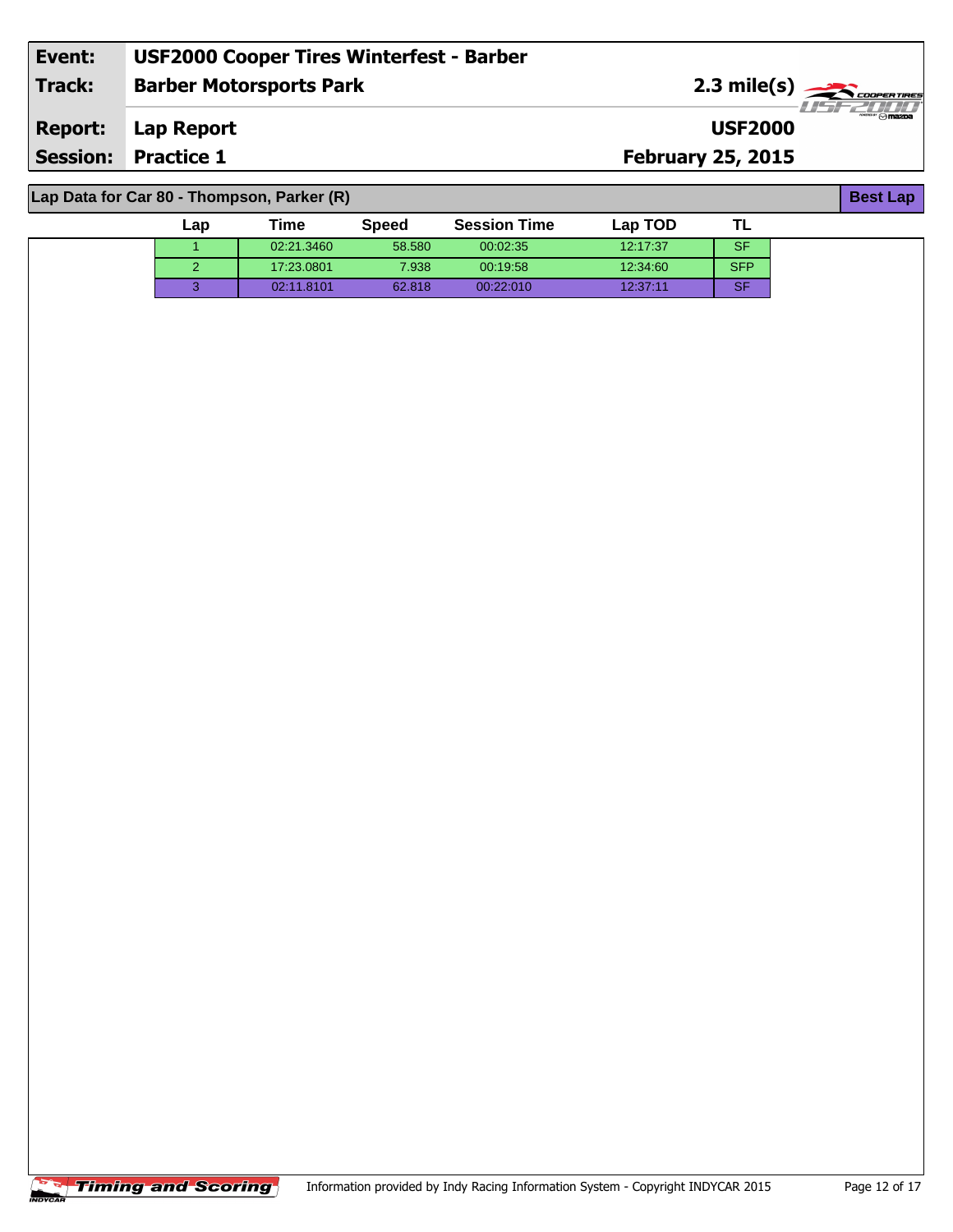| Event:          | <b>USF2000 Cooper Tires Winterfest - Barber</b> |                                                 |                          |
|-----------------|-------------------------------------------------|-------------------------------------------------|--------------------------|
| Track:          | <b>Barber Motorsports Park</b>                  | $2.3$ mile(s) $\frac{1}{\sqrt{2}}$ coorer TIRES | 77521771                 |
| <b>Report:</b>  | Lap Report                                      | <b>USF2000</b>                                  | $\overline{\phantom{m}}$ |
| <b>Session:</b> | <b>Practice 1</b>                               | <b>February 25, 2015</b>                        |                          |
|                 |                                                 |                                                 |                          |

**Lap Data for Car 81 - Agren, Ayla (R)**

| Lap | Time       | <b>Speed</b> | <b>Session Time</b> | Lap TOD  |            |  |
|-----|------------|--------------|---------------------|----------|------------|--|
|     | 02:30.1869 | 55.131       | 00:02:53            | 12:17:55 | <b>SF</b>  |  |
| -   | 18:00.7640 | 7.661        | 00:20:54            | 12:35:56 | <b>SFP</b> |  |
|     | 02:24.3350 | 57.367       | 00:23:18            | 12:38:20 | <b>SF</b>  |  |

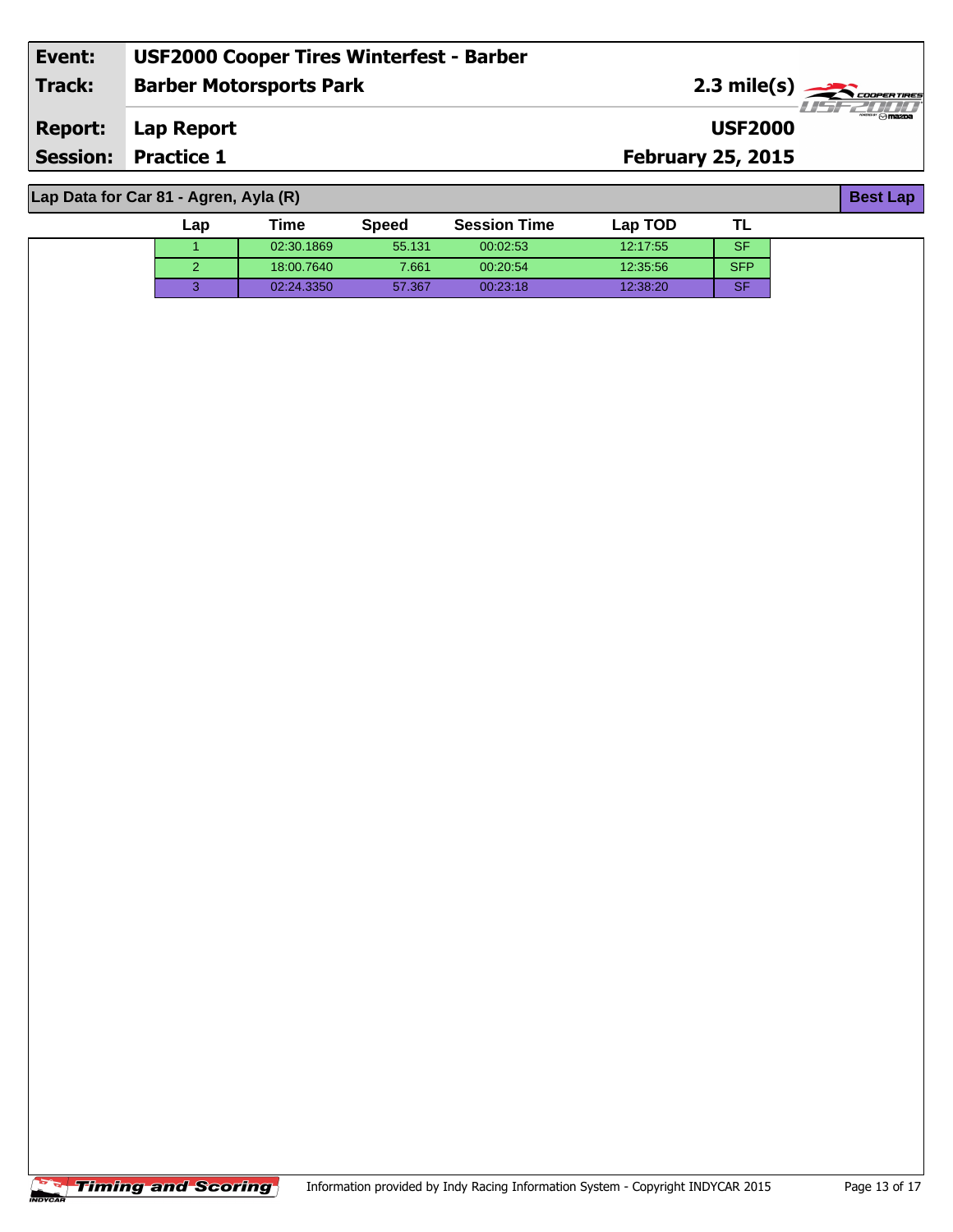| Event:          | <b>USF2000 Cooper Tires Winterfest - Barber</b> |                                                 |                                       |
|-----------------|-------------------------------------------------|-------------------------------------------------|---------------------------------------|
| Track:          | <b>Barber Motorsports Park</b>                  | $2.3$ mile(s) $\frac{1}{\sqrt{2}}$ coorer TIRES |                                       |
| <b>Report:</b>  | Lap Report                                      | <b>USF2000</b>                                  | $^{\prime\prime\prime}$ $\odot$ mazoa |
| <b>Session:</b> | <b>Practice 1</b>                               | <b>February 25, 2015</b>                        |                                       |
|                 |                                                 |                                                 |                                       |

**Lap Data for Car 82 - Gabin, Luke (R)**

| $\mathsf{Lap}$ | Time       | Speed  | <b>Session Time</b> | Lap TOD  | . .       |
|----------------|------------|--------|---------------------|----------|-----------|
|                | 02:23.7942 | 57.582 | 00:02:34            | 12:17:36 | <b>SF</b> |
|                | 17:55.7470 | 7.697  | 00:20:30            | 12:35:32 | SFP.      |
|                | 02:12.8052 | 62.347 | 00:22:43            | 12:37:44 | <b>SF</b> |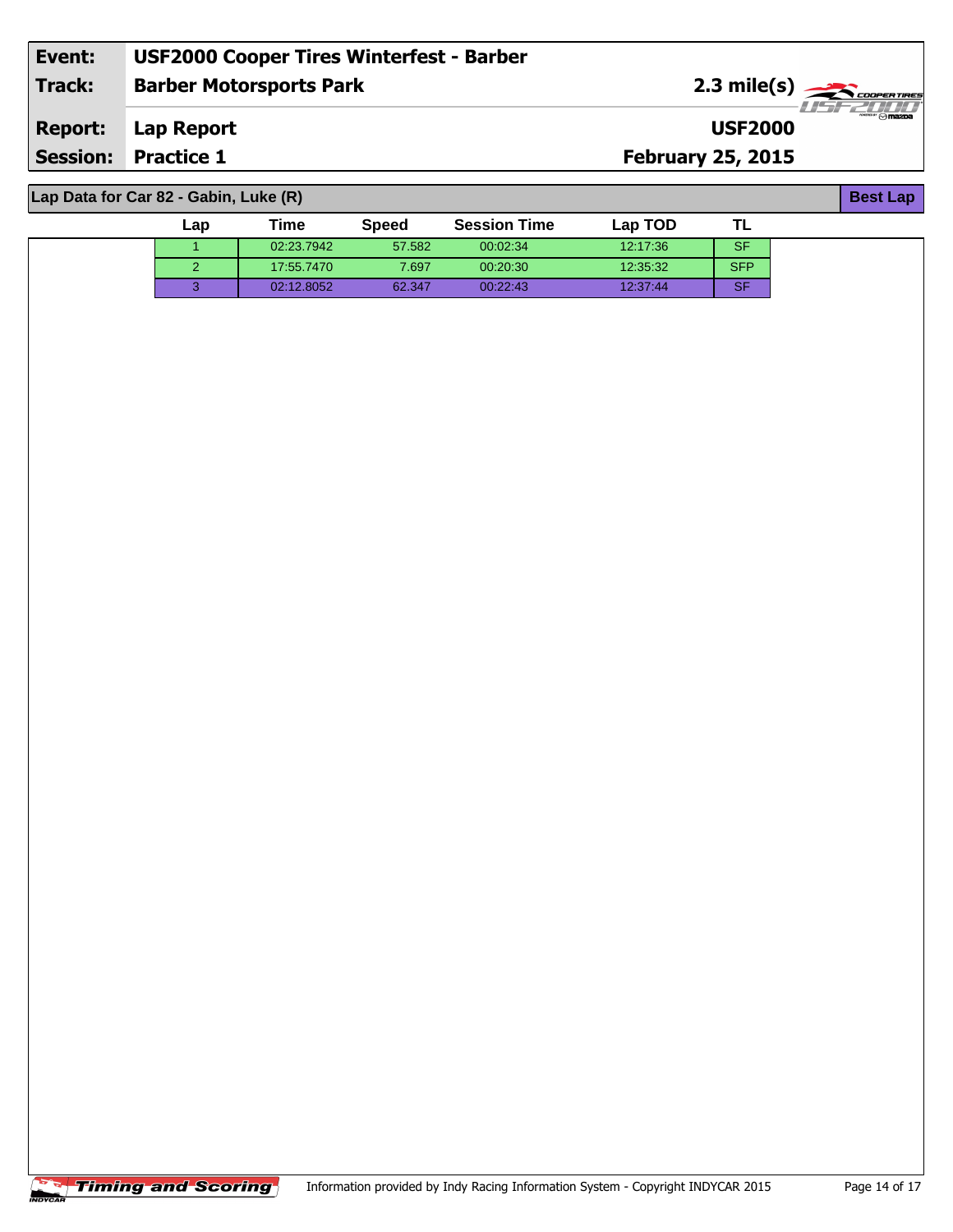| Event:         | <b>USF2000 Cooper Tires Winterfest - Barber</b> |                          |                                                                                                                                                                                                                                                                                                                                                                                                                                                                                 |
|----------------|-------------------------------------------------|--------------------------|---------------------------------------------------------------------------------------------------------------------------------------------------------------------------------------------------------------------------------------------------------------------------------------------------------------------------------------------------------------------------------------------------------------------------------------------------------------------------------|
| <b>Track:</b>  | <b>Barber Motorsports Park</b>                  | $2.3 \text{ mile(s)}$    |                                                                                                                                                                                                                                                                                                                                                                                                                                                                                 |
| <b>Report:</b> | Lap Report                                      | <b>USF2000</b>           | $\overline{\phantom{a}}$ $\overline{\phantom{a}}$ $\overline{\phantom{a}}$ $\overline{\phantom{a}}$ $\overline{\phantom{a}}$ $\overline{\phantom{a}}$ $\overline{\phantom{a}}$ $\overline{\phantom{a}}$ $\overline{\phantom{a}}$ $\overline{\phantom{a}}$ $\overline{\phantom{a}}$ $\overline{\phantom{a}}$ $\overline{\phantom{a}}$ $\overline{\phantom{a}}$ $\overline{\phantom{a}}$ $\overline{\phantom{a}}$ $\overline{\phantom{a}}$ $\overline{\phantom{a}}$ $\overline{\$ |
|                | <b>Session: Practice 1</b>                      | <b>February 25, 2015</b> |                                                                                                                                                                                                                                                                                                                                                                                                                                                                                 |
|                | Lap Data for Car 83 - Rickards, Garth (R)       |                          | <b>Best Lap</b>                                                                                                                                                                                                                                                                                                                                                                                                                                                                 |

| ∟ap | Time       | <b>Speed</b> | <b>Session Time</b> | Lap TOD  |            |
|-----|------------|--------------|---------------------|----------|------------|
|     | 02:22.3934 | 58.149       | 00:02:31            | 12:17:33 | <b>SF</b>  |
| . . | 17:43.4722 | 7.786        | 00:20:15            | 12:35:17 | <b>SFP</b> |
|     | 02:25.8775 | 56.760       | 00:22:41            | 12:37:43 | <b>SF</b>  |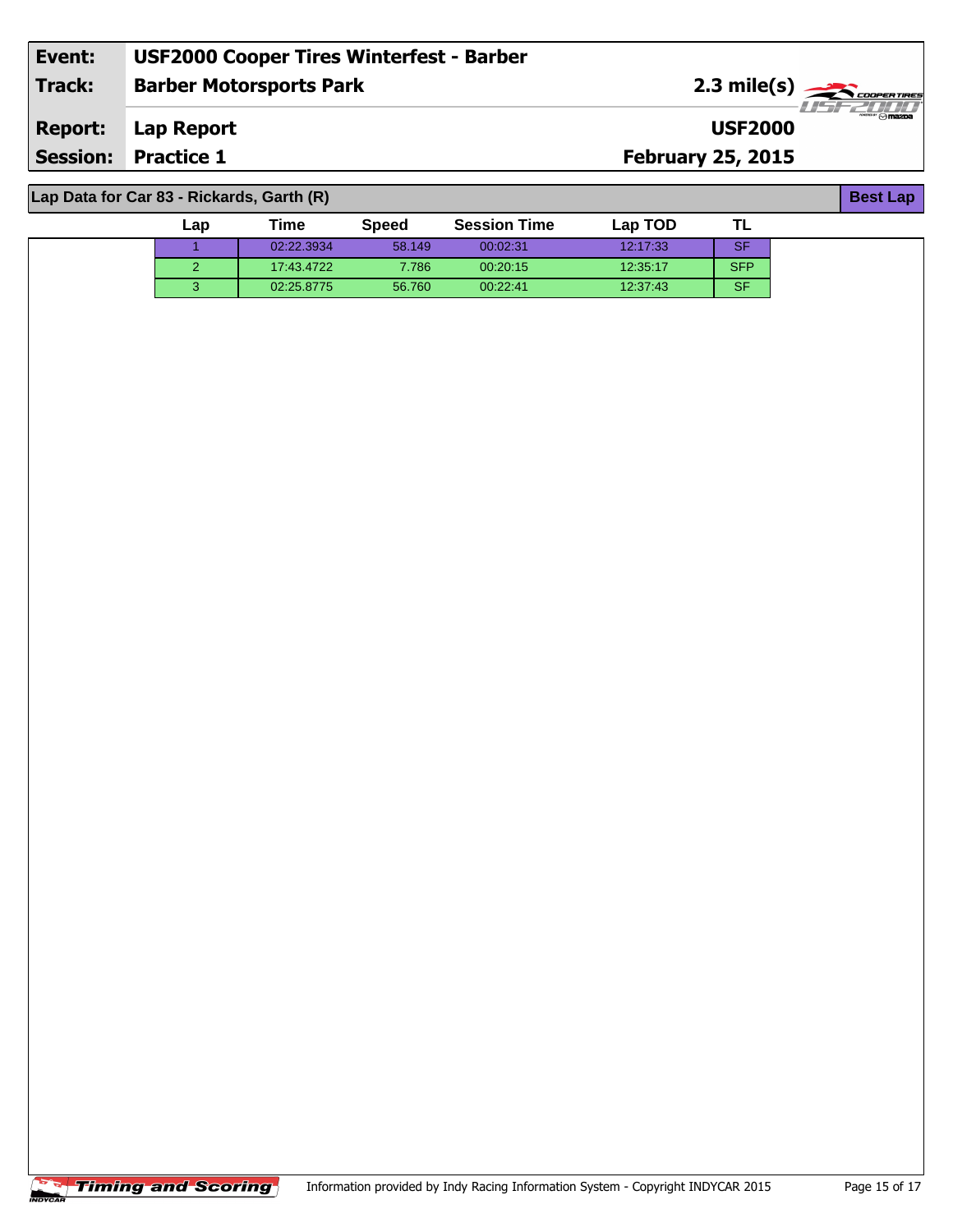| Event:          | <b>USF2000 Cooper Tires Winterfest - Barber</b> |                          |                       |
|-----------------|-------------------------------------------------|--------------------------|-----------------------|
| Track:          | <b>Barber Motorsports Park</b>                  |                          | $2.3 \text{ mile(s)}$ |
| <b>Report:</b>  | Lap Report                                      | <b>USF2000</b>           | $-1157721/111$        |
| <b>Session:</b> | <b>Practice 1</b>                               | <b>February 25, 2015</b> |                       |
|                 |                                                 |                          |                       |
|                 | Lap Data for Car 84 - Lastochkin, Nikita (R)    |                          | <b>Best Lap</b>       |

**Lap Data for Car 84 - Lastochkin, Nikita (R)**

|                | $\frac{1}{2}$ = $\frac{1}{2}$ = $\frac{1}{2}$ = $\frac{1}{2}$ = $\frac{1}{2}$ = $\frac{1}{2}$ = $\frac{1}{2}$ = $\frac{1}{2}$ = $\frac{1}{2}$ = $\frac{1}{2}$ = $\frac{1}{2}$ = $\frac{1}{2}$ = $\frac{1}{2}$ = $\frac{1}{2}$ = $\frac{1}{2}$ = $\frac{1}{2}$ = $\frac{1}{2}$ = $\frac{1}{2}$ = $\frac{1$ |              |                     |          |            |  |
|----------------|-----------------------------------------------------------------------------------------------------------------------------------------------------------------------------------------------------------------------------------------------------------------------------------------------------------|--------------|---------------------|----------|------------|--|
| Lap            | <b>Time</b>                                                                                                                                                                                                                                                                                               | <b>Speed</b> | <b>Session Time</b> | Lap TOD  | TL         |  |
|                | 02:27.1772                                                                                                                                                                                                                                                                                                | 56.259       | 00:02:39            | 12:17:41 | SF.        |  |
| $\overline{2}$ | 18:03.1051                                                                                                                                                                                                                                                                                                | 7.645        | 00:20:42            | 12:35:44 | <b>SFP</b> |  |
|                |                                                                                                                                                                                                                                                                                                           |              |                     |          |            |  |
|                |                                                                                                                                                                                                                                                                                                           |              |                     |          |            |  |
|                |                                                                                                                                                                                                                                                                                                           |              |                     |          |            |  |
|                |                                                                                                                                                                                                                                                                                                           |              |                     |          |            |  |
|                |                                                                                                                                                                                                                                                                                                           |              |                     |          |            |  |
|                |                                                                                                                                                                                                                                                                                                           |              |                     |          |            |  |
|                |                                                                                                                                                                                                                                                                                                           |              |                     |          |            |  |
|                |                                                                                                                                                                                                                                                                                                           |              |                     |          |            |  |